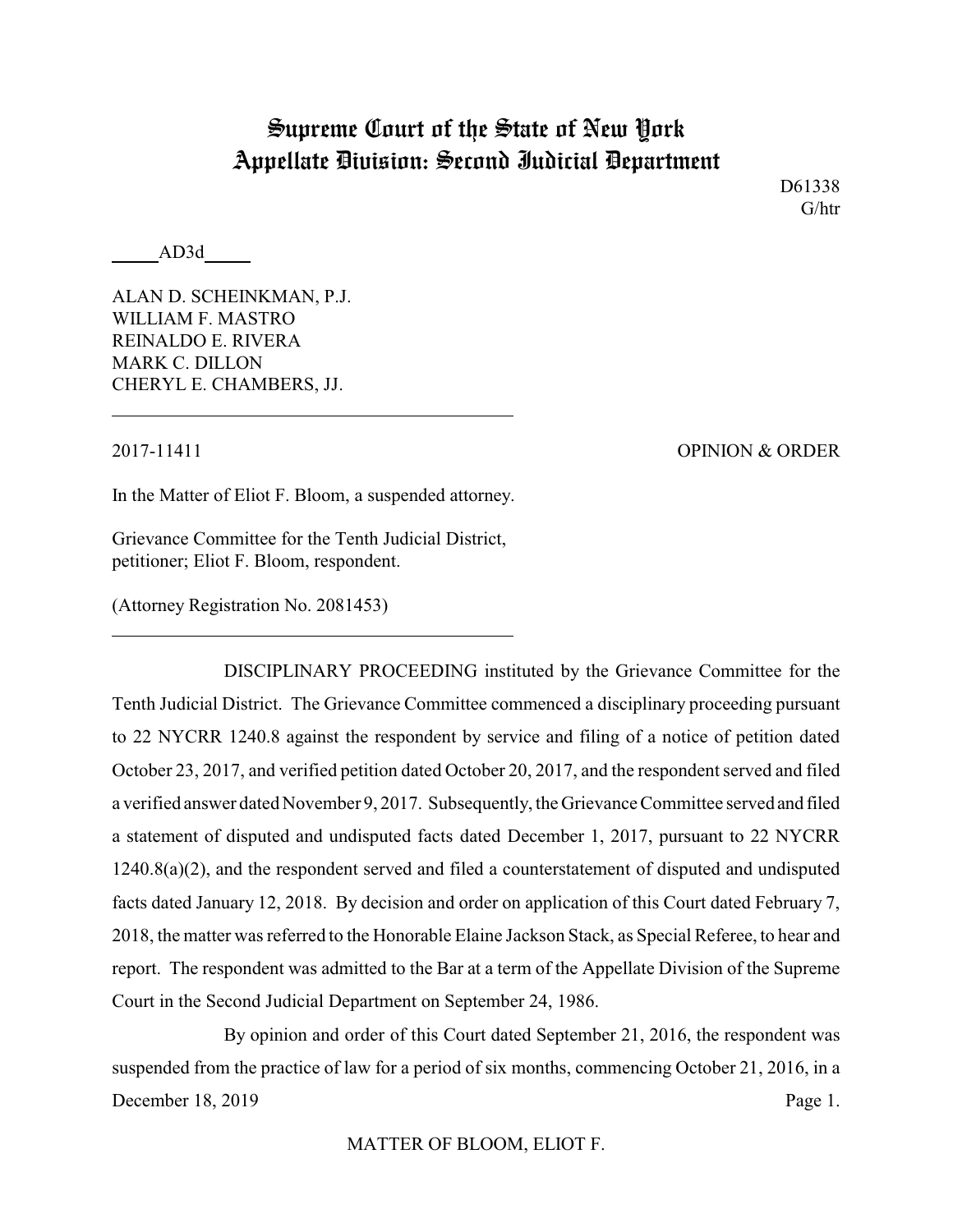separate disciplinary proceeding (*Matter of Bloom*, 143 AD3d 173; Appellate Division Docket No. 2014-10963). The respondent remains suspended.

Catherine A. Sheridan, Hauppauge, NY, for petitioner.

Longo & D'Apice, Brooklyn, NY (Mark A. Longo of counsel), for respondent.

PER CURIAM. The Grievance Committee for the Tenth Judicial District served the respondent with a verified petition dated October 20, 2017, containing seven charges of professional misconduct. After a prehearing conference on May 7, 2018, and a hearing on June 28, 2018, August 29, 2018, September 14, 2018, October 15, 2018, and October 26, 2018, the Special Referee issued a report, which sustained all seven charges. The Grievance Committee now moves to confirm the report of the Special Referee and to impose such discipline upon the respondent as the Court deems just and proper. The respondent opposes the motion, asserting that charges two through seven should be dismissed, and that the appropriate sanction for charge one, if the Court sustains this charge, should be an Admonition or at most a public censure.

## Petition

Charge one alleges that the respondent engaged in conduct that adversely reflects on his fitness as a lawyer, in violation of rule 8.4(h) of the Rules of Professional Conduct (22 NYCRR 1200.0), as follows: On or about July 25, 2016, the respondent was present in the County Court, Nassau County, in connection with his representation of a criminal defendant in a pending proceeding before the Honorable Meryl J. Berkowitz. Two female Nassau County Assistant District Attorneys (hereinafter together the ADAs) were prosecuting the case on behalf of the People. During a recess prior to opening statements, the ADAs were standing in a public area of the courthourse outside the courtroom and were engaged in conversation with another attorney, a former Assistant District Attorney, Mary Murray. While the ADAs and Murray were speaking, the respondent approached them and initiated a conversation with Murray. In response to Murray's inquiry regarding what the respondent was doing in court that day, the respondent stated, in sum and substance, "nothing, just doing a trial with these two sluts," indicating the ADAs. One of the ADAs immediately admonished the respondent for making this statement, to which the respondent stated "stop being so sensitive, this is how I speak to ADAs." Thereafter, the parties returned to the December 18, 2019 Page 2.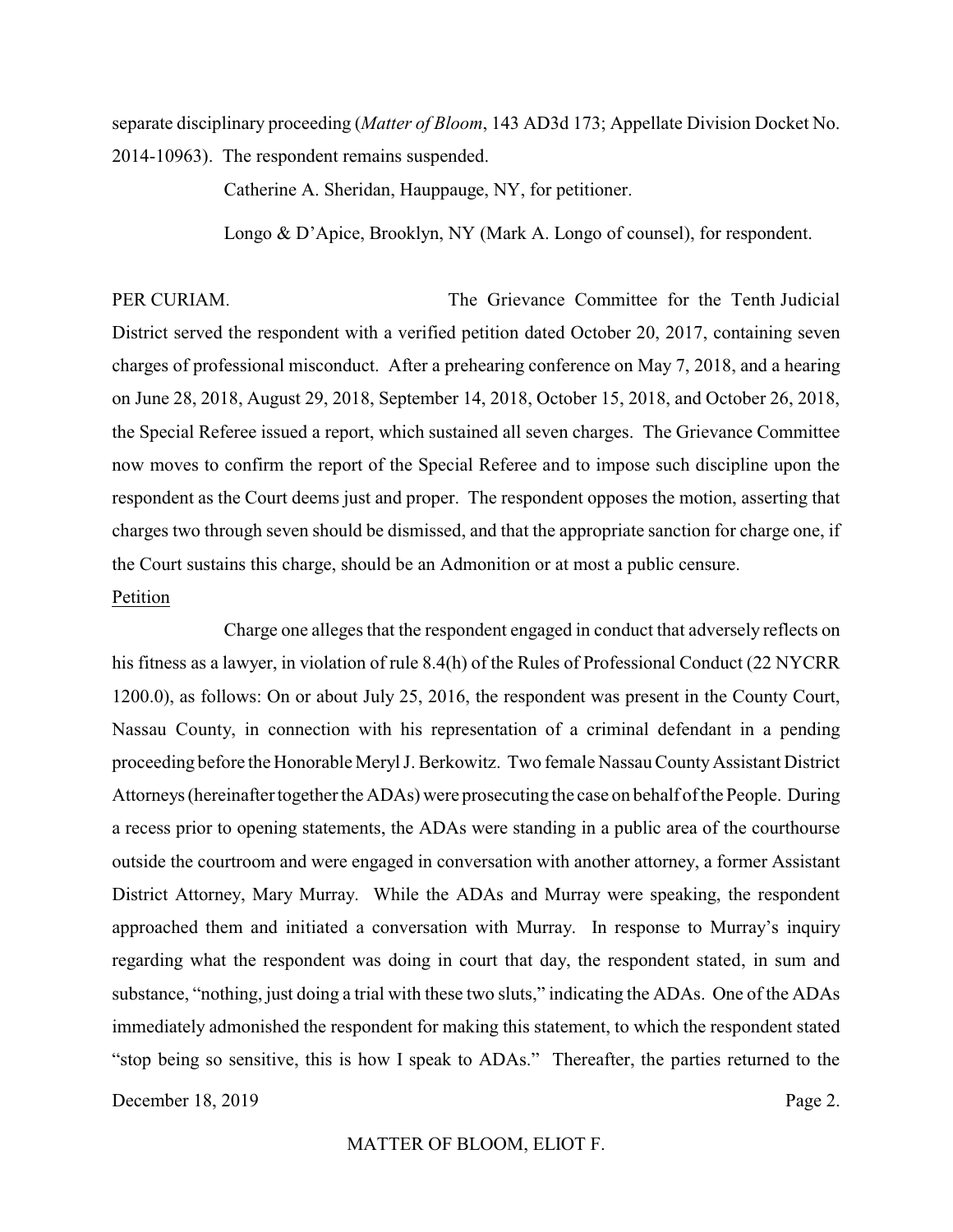courtroom, where the ADA who admonished the respondent gave her opening statement.

Charge two alleged that the respondent neglected a legal matter entrusted to him, in violation of rule 1.3(b) of the Rules of Professional Conduct (22 NYCRR 1200.0), as follows: Beginning in or about 2009, the respondent represented Louis Wenger (hereinafter Wenger) in two related judicial dissolution proceedings commenced by Wenger's son, David Wenger (hereinafter David), entitled *David Wenger v L.A. Wenger Contracting, Co. and Louis Wenger*, commenced in the Supreme Court, Suffolk County, under Index No. 31701-2008 (hereinafter Action No. 1), and *David Wenger v Railroad Realty Group, Inc., ECS Realty Inc., GDS Realty Group, Inc., Woodglen Realty LLC, and Louis Wenger*, commenced in the Supreme Court, Suffolk County, under Index No. 2149-2009 (hereinafter Action No. 2), respectively. David alleged that he was a 31% shareholder of five closely held corporations and that Wenger, the 69% shareholder of the corporations, was guilty of oppressive actions toward David and had looted, wasted, or diverted corporate assets for noncorporate purposes. After a nonjury trial before the Supreme Court, Suffolk County (Emily Pines, J.), the Supreme Court found that David was a 31% shareholder of each of the corporations and that Wenger had engaged in "oppressive conduct" toward him. In lieu of dissolution, the court appointed Robert P. Lynn, as temporary receiver, to, among other things, determine the net values of the real properties at issue and select properties worth 31% of the total assets to be transferred to David. The court's decision was reduced to a judgment dated October 24, 2011.

On or about November 2, 2011, the respondent, on behalf of Wenger, filed a notice of appeal from the October 24, 2011, judgment. On or about November 14, 2011, David, by counsel, filed a notice of cross appeal.

In 2012, Wenger was concerned that the respondent was not adequately communicating with him about the status of his legal matters. Beginning in or about April 2012, Wenger enlisted the help of his daughter, Natalie Wenger (hereinafter Tasha), his son Daniel Wenger (hereinafter Daniel), and his friend, David Pepper, to assist him in communicating with the respondent. Beginning in or about April 2012, Tasha, Daniel, and Pepper (hereinafter collectively Wenger's representatives), on Wenger's behalf, engaged in email communications with the respondent regarding the status of legal matters the respondent was handling for Wenger.

In the spring of 2012, and with respect to the appeal, the respondent sought and

December 18, 2019 Page 3.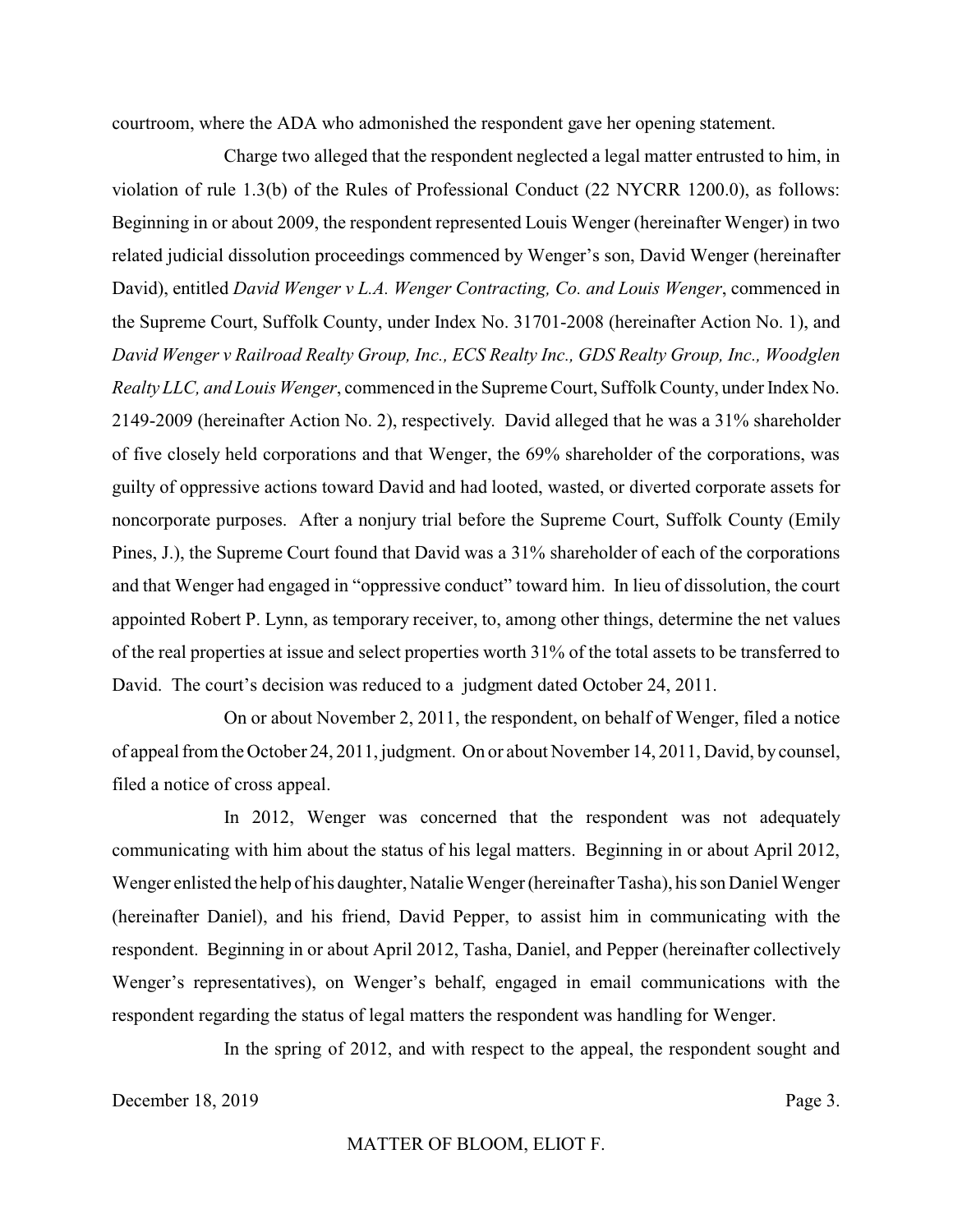received two enlargements of time to perfect the appeal. Pursuant to the later of the two, the enlargement was until August 2, 2012. The respondent failed to perfect the appeal by August 2, 2012, and failed to seek any further enlargements of time to do so. By decision and order on motion of this Court dated September 13, 2012, Wenger's appeal was dismissed for failure to perfect.

At all relevant times, Wenger expected and desired the respondent to perfect the appeal. Between in or about May 2012 and December 2012, Wenger's representatives, on Wenger's behalf, engaged in email communications with the respondent seeking information about the status of the appeal. Beginning in or about November 2012, Wenger's representatives sent urgent emails to the respondent demanding information about the appeal after discovering through an internet search that the appeal had been dismissed. At no time prior to November 2012 did the respondent advise Wenger or his representatives that the time to perfect the appeal had passed, nor did the respondent advise Wenger or his representatives that the appeal had been dismissed by decision and order on motion dated September 13, 2012.

In or about January2013, Wenger retained new counsel, Paul Dashefsky, to represent him in connection with the appeal. By letter dated January 29, 2013, Dashefskysought, among other things, to restore the appeal, and to enlarge the time to submit a response to David's cross appeal. By order on application dated February 1, 2013, this Court granted an enlargement of time to respond to the cross appeal, but did not restore the appeal. The cross appeal was decided by decision and order of this Court dated February 5, 2014, wherein this Court modified the October 24, 2011, judgment by adding thereto a provision awarding David an additional sum of \$232,500, constituting 31% of a settlement award received by L.A. Wenger Contracting Co., Inc., in the sum of \$750,000.

Charge three alleges that the respondent failed to act with reasonable diligence and promptness in representing a client and neglected a legal matter entrusted to him, in violation of rule 1.3(a) and (b) of the Rules of Professional Conduct (22 NYCRR 1200.0), based on the factual specifications alleged in charge two, in addition to the following: In or about October 2012, the court-appointed Receiver, Robert P. Lynn, Jr., completed his report and recommendation, including an accounting with respect to the assets which were the subject of the judicial dissolution proceedings. On or about October 15, 2012, the Receiver moved, by two separate orders to show cause, one in Action No. 1 and one in Action No. 2, before the Supreme Court, Suffolk County

December 18, 2019 Page 4.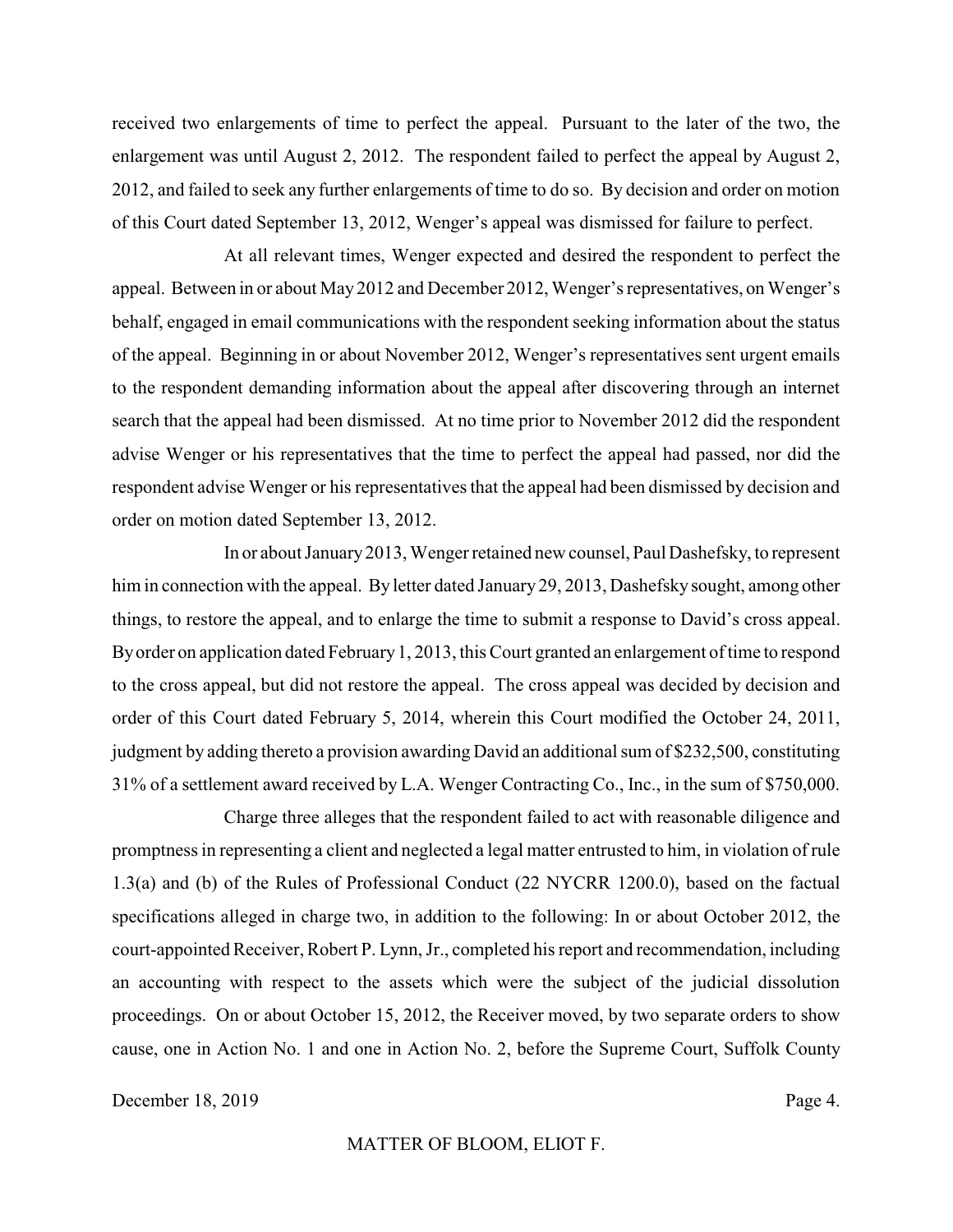(Emily Pines, J.), seeking, among other things, an order accepting his report and recommendation, and approving the accounting. The court signed the orders to show cause, providing a return date of November 8, 2012. The orders to show cause were served on the respondent, together with the papers in support of the Receiver's motions. The respondent sought and received several adjournments of the return date of the motions, but he never submitted a response. By decision and order dated December 10, 2012, the court granted the Receiver's motions, noting that no papers were submitted in opposition to the motions.

At all relevant times, Wenger expected and desired the respondent to file papers in opposition to the Receiver's motions. Between in or about October 2012 and January 2013, Wenger's representatives, on behalf of Wenger, engaged in email communications with the respondent seeking information about the status of the Receiver's motions and urging the respondent to prepare and file opposition papers. On or about January 22, 2013, the respondent moved in the Supreme Court, Suffolk County, by order to show cause, for a "stay of the proceeding" pending his submission of a response to the Receiver's report. By decision and order dated March 21, 2013, the Supreme Court denied the motion, finding:

> "This Court signed the Order to Show Cause on October 15, 2012, making the return date November 8, 2012. Based on these time periods, both counsel had over three weeks to submit objections to the Receiver's Report from the time it was provided to them. Petitioner's counsel submitted his Affirmation in connection with the Receiver's Report on November 5, 2012. On November 6, 2012, Respondents' counsel contacted the Receiver to request more time to respond to the Receiver's Report and asked the Receiver to make the request. That the [sic] same day Respondents' counsel stated via e-mail that he needed an additional week or two. Following the Receiver's communication with the Court, the Receiver informed Respondents' counsel that his request was granted and he would be afforded an extra week to provide his position concerning the Report. Yet, Respondents' counsel obviously ignored this e-mail, since he contacted the Receiver again on November 15, 2012, asking when the adjourn date of the motion had been set. The Receiver informed him of the one week adjournment and advised Respondents' counsel to get his papers into the Court immediately. By that time, Respondents' counsel had been in possession of the Report for over one month. Again on November 29, 2012 Respondents' counsel sought more time to submit his opposition papers. The Receiver responded by stating that he had spoken to the Court's law Clerk and that the Court wanted to set up a conference; however, he reiterated that Respondents' counsel should get his

December 18, 2019 Page 5.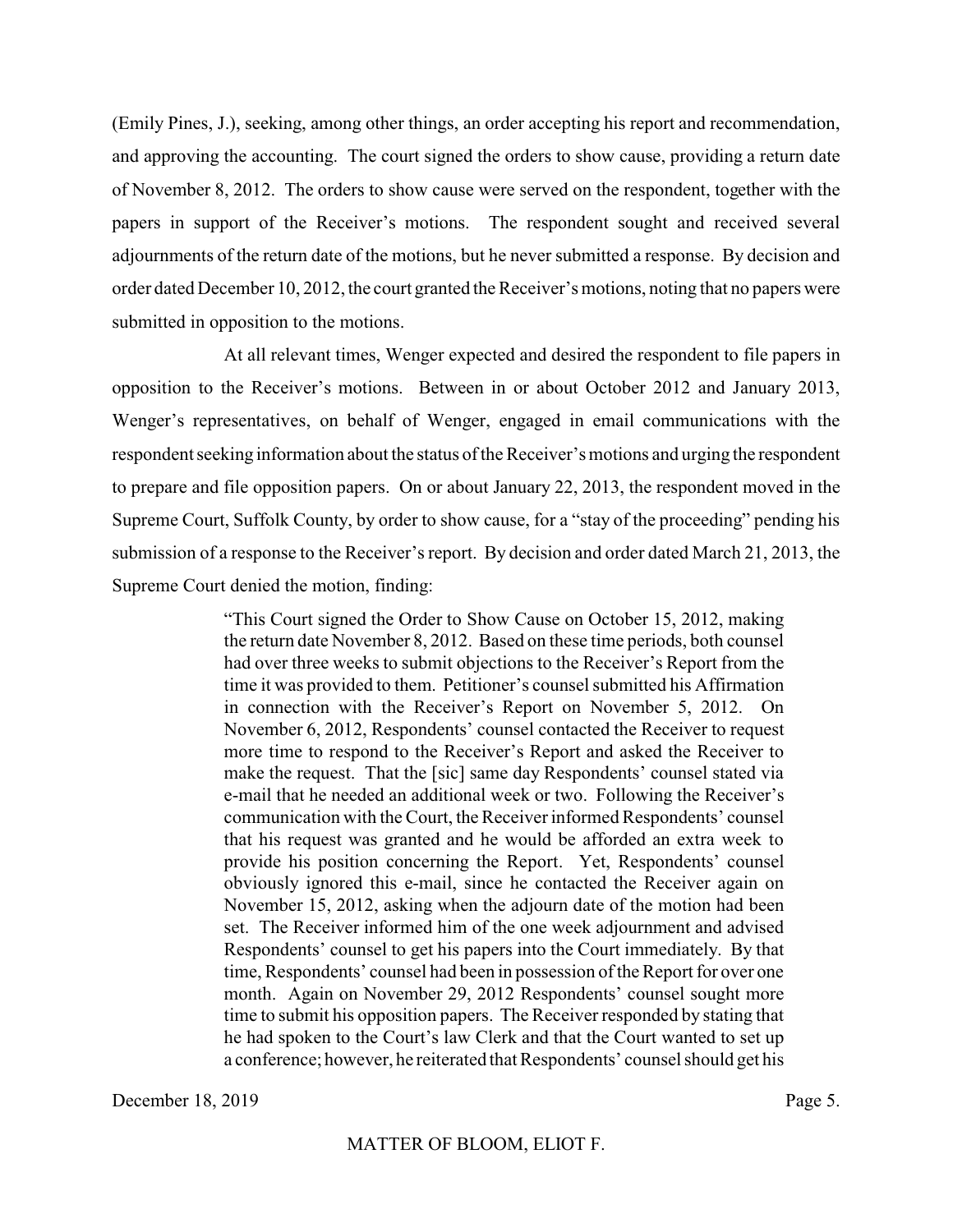papers into the Court immediately. No papers with any opposition from Respondents were forthcoming.

. . .

"A review of the post trial history of this case sets forth a more than sufficient basis to deny the Respondents' current motion for a stay. This is most significantly supported by the fact that as of the date of this writing in March 2013, over five months after the date of the Receiver's report, this Court has yet to receive any papers by Respondents setting forth their bases for opposition to the Report of the Receiver."

Charge four alleges that the respondent commenced a frivolous action that has no reasonable purpose other than to harass or maliciously injure another and knowingly asserted material factual statements that were false, in violation of rule 3.1 (a) and (b) of the Rules of Professional Conduct (22 NYCRR 1200.0), based on the factual specifications alleged in charges one, two, and three, in addition to the following: On or about July 30, 2014, Wenger, then 91 years old, filed a complaint against the respondent with the Grievance Committee alleging that the respondent engaged in professional misconduct based on, among other things, the factual specifications alleged in charges two and three. The complaint also alleged that the respondent had represented Wenger in a series of lawsuits over the years; that Wenger had paid the respondent an initial retainer and additional retainers through the years; and that despite multiple requests by Wenger, the respondent failed to provide bills and accounting details.

The complaint was referred to the Nassau County Bar Association for investigation, and the respondent submitted a response dated August 26, 2014, together with attachments, in which he denied "every statement alleged in the complaint." In a supplemental email submission to the Nassau County Bar Association dated December 12, 2014, the respondent provided a copy of an "invoice" addressed to Wenger reflecting a summary of legal services the respondent provided between December 23, 2010, and March 5, 2013, for a "total invoice amount" of \$49,987.50. The respondent also provided a copy of an unsigned so-ordered stipulation dated January 24, 2011, in the two judicial dissolution proceedings, permitting the release of funds in the amount of \$75,000 to each party "to be used for past, present and future attorneys fees." The stipulation permitting the release of funds was signed by the parties on or about January 25, 2011. On February 10, 2011, a cashier's check remitted from "LA Wenger, Inc.," in the amount of \$75,000 was issued to the "Law Offices of Eliot Bloom" pursuant to the stipulation permitting the release of funds. The respondent December 18, 2019 Page 6.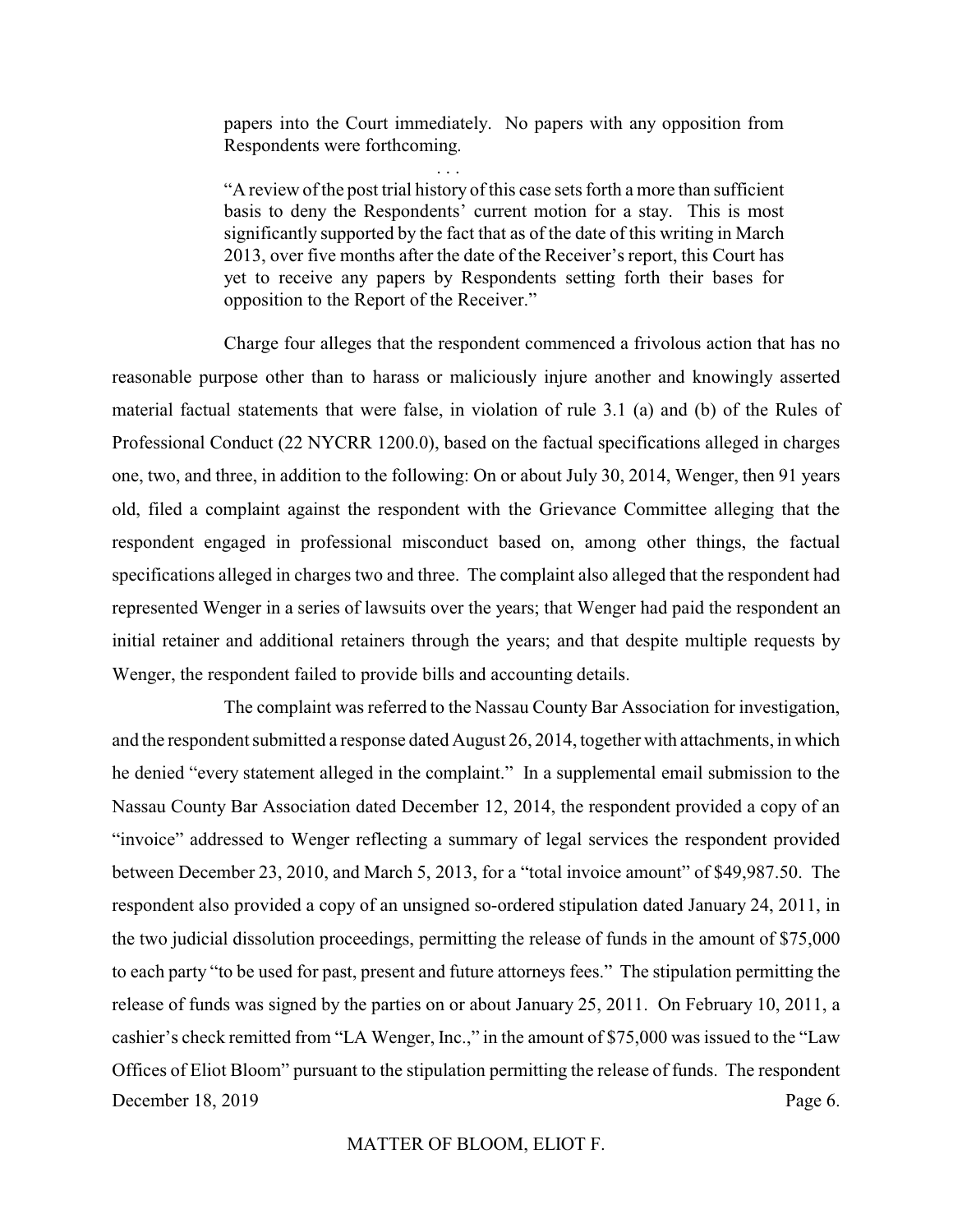deposited the check and retained \$40,000 for legal fees. From those funds, the respondent issued a check dated February 14, 2011, from his account entitled "Law Office of Eliot F. Bloom P.C." made payable to "Louis Wenger" in the amount of \$35,000, reflecting a refund to Wenger "for credit of legal fees." Neither the respondent's August 26, 2014, response to the complaint, nor his December 12, 2014, supplemental submission assert that Wenger owed the respondent any money for legal services rendered. In or about January 2015, the Nassau County Bar Association dismissed the complaint and the matter was referred back to the Grievance Committee.

By letter dated April 17, 2015, the Grievance Committee notified the respondent that it was reopening Wenger's complaint and requested the respondent submit a written answer. By letter dated April 21, 2015, the respondent submitted a written response with enclosures. By letter dated May 28, 2015, Wenger submitted a reply to the respondent's response.

On or about May7, 2015, the respondent commenced an action in the Supreme Court, Nassau County, against Wenger, entitled *Law Offices of Eliot F. Bloom v Louis A. Wenger*, under Index No. 602833/15, by filing a summons and verified complaint dated April 22, 2015. The complaint alleged, among other things, that from 2008 to 2013, the respondent provided legal services for Wenger; that although invoices were sent, Wenger failed to pay for services performed; and that as a result, Wenger owed the respondent the sum of \$49,987.50, plus interest, for which amount the respondent demanded judgment. Wenger, represented by Dashefsky, filed an answer dated June 15, 2015, denying that Wenger had failed to pay for legal services provided by the respondent and asserting affirmative defenses, including that the respondent failed to provided competent service and engaged in professional malpractice.

On or about December 30, 2015, the respondent was served with "Defendant's First Set of Interrogatories and Document Production Requests." On or about January 29, 2016, the respondent served Dashefsky with "Plaintiff's Response to First Set of Interrogatories." By soordered stipulation dated January7, 2016, signed byJustice RandySue Marber, "EBTs of all parties" were directed "to be held on 2/2/16 at 2:00 p.m." On February 2, 2016, examinations before trial of both parties were conducted. During the respondent's examination of Wenger, the respondent did not ask Wenger any questions concerning the subject matter of the litigation entitled *Law Offices of Eliot F. Bloom v Louis A. Wenger*. The only questions the respondent posed to Wenger during the

December 18, 2019 Page 7.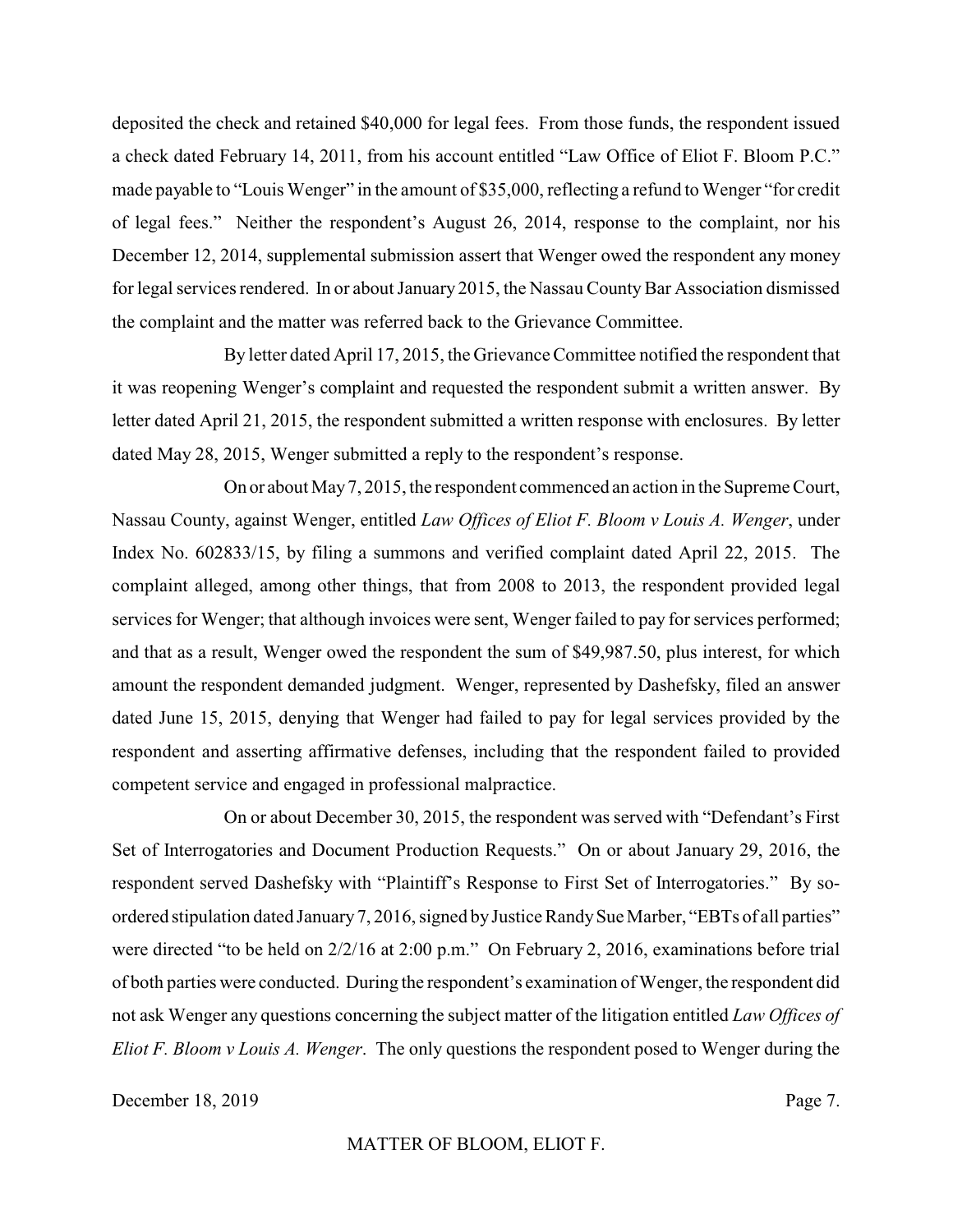examination involved the grievance complaint filed against the respondent.

By letter dated February 16, 2016, the respondent advised the Grievance Committee that he had "deposed Louis Wenger in a related civil matter." In his letter, the respondent submitted to the Grievance Committee that Wenger's testimony established that he did not file the grievance complaint against the respondent. By so-ordered stipulation dated March 7, 2016, the respondent agreed to dismiss/discontinue the action with prejudice. The respondent did not receive any money or consideration from Wenger in exchange for the respondent agreeing to dismiss/discontinue the action with prejudice.

When the respondent commenced the action entitled *Law Offices of Eliot F. Bloom v Louis A. Wenger*, the respondent knew that Wenger did not owe him \$49,987.50 in legal fees. The respondent had no reasonable purpose to commence the action other than to harass or maliciously injure Wenger.

Charge five alleges that the respondent engaged in dishonesty, fraud, deceit, or misrepresentation, in violation of rule 8.4(c) of the Rules of Professional Conduct (22 NYCRR 1200.0), based on the factual specifications alleged in charge four.

Charge six alleges that the respondent engaged in conduct prejudicial to the administration of justice, in violation of rule 8.4(d) of the Rules of Professional Conduct (22 NYCRR 1200.0), based on the factual specifications alleged in charge four.

Charge seven alleges that the respondent engaged in conduct that adversely reflects on his fitness as a lawyer, in violation of rule 8.4(h) of the Rules of Professional Conduct (22 NYCRR 1200.0), based on the factual specifications alleged in charges one through six. Findings of Fact and Conclusions of Law

At the disciplinary hearing, the ADAs and Murray all testified that the respondent used the word "slut" in referring to the ADAs, whereas the respondent testified that he used the word "slugs," not "sluts." The Special Referee credited the testimony of the ADAs and Murray over that of the respondent, finding that the respondent had used a "flagrant misogynous term directed at two female attorneys." It is well-settled that in disciplinary proceedings, a Special Referee's findings on issues of credibility are entitled to great weight, since the Special Referee had the first-hand opportunity to judge and evaluate the testimony adduced (*see Matter of Maggipinto*, 125 AD3d 31;

December 18, 2019 Page 8.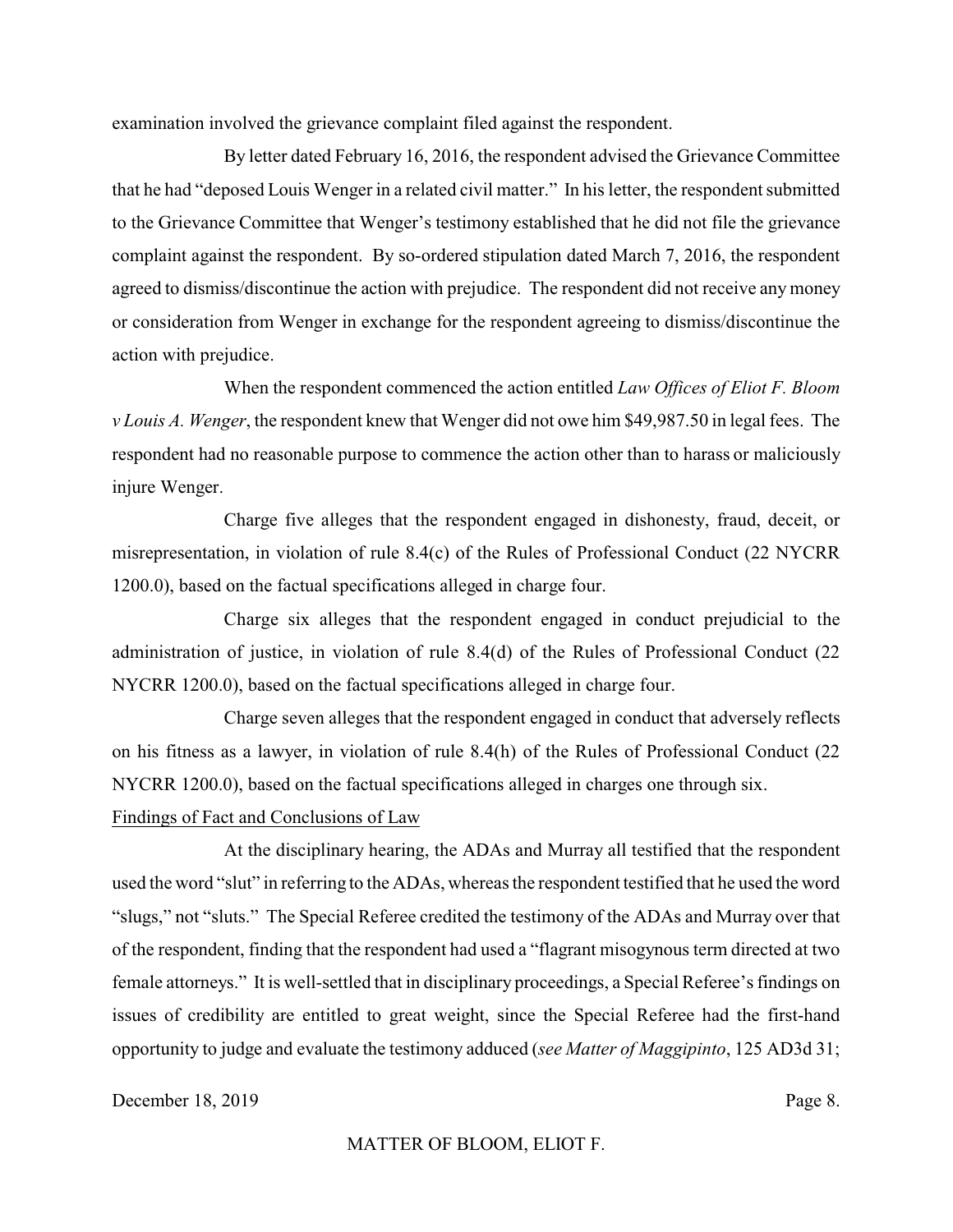*Matter of Lodes*, 118 AD3d 54; *see also Matter of Egger*, 106 AD3d 77; *Matter of Somers*, 50 AD2d 396). Based on this Court's review of the evidence, we find no basis to disturb the Special Referee's finding. The respondent's testimony that he used the word "slugs" is patently incredible. Furthermore, we find no reason to disturb the Special Referee's other findings, for instance, that the respondent's failure to perfect the appeal was "egregious" in that, inter alia, the respondent never apprised Wenger's representatives of the dismissal of the appeal, precluding them from taking corrective action on a timely basis; that the respondent's action for nonpayment of fees was retaliatory as evidenced by, inter alia, the respondent's failure to produce bills to support his claim; the respondent's prior refund of fees to Wenger beyond the fees alreadyreceived; the discontinuance of the action as per stipulation of the parties; and that the respondent "engaged in a pattern of misconduct as it related to his client."

Accordingly, based on the evidence adduced, the Grievance Committee's motion to confirm the report of the Special Referee is granted and all charges are sustained.

Mitigating factors in this case include the facts that the ADAs found that their previous relationship with the respondent was one of "mutual respect and professionalism," and that character letters submitted by the respondent all attested to his professionalism, respectful behavior, zealous advocacy, and compassion for his clients. The aforementioned mitigation, however, is overshadowed by the aggravating factors in this case. As noted by the Special Referee, the respondent strenuously refused to admit any of the charges. Moreover, the respondent has an extensive disciplinary history, consisting of a six-month suspension (*Matter of Bloom*, 143 AD3d 173), a censure (*Matter of Bloom*, 99 AD3d 69), three Admonitions, and four Letters of Caution. The respondent's present misconduct, alongside his prior disciplinary history, reveals a recurring thread of deceit.

In conclusion, we find that the respondent's conduct in aggregate merits his suspension from the practice of law. He committed serious misconduct on multiple fronts. His testimony lacked candor and he shows no remorse. Under the totality of the circumstances, we conclude that a suspension from the practice of law for three years, effective immediately, is warranted.

SCHEINKMAN, P.J., MASTRO, RIVERA, DILLON and CHAMBERS, JJ., concur.

December 18, 2019 Page 9.